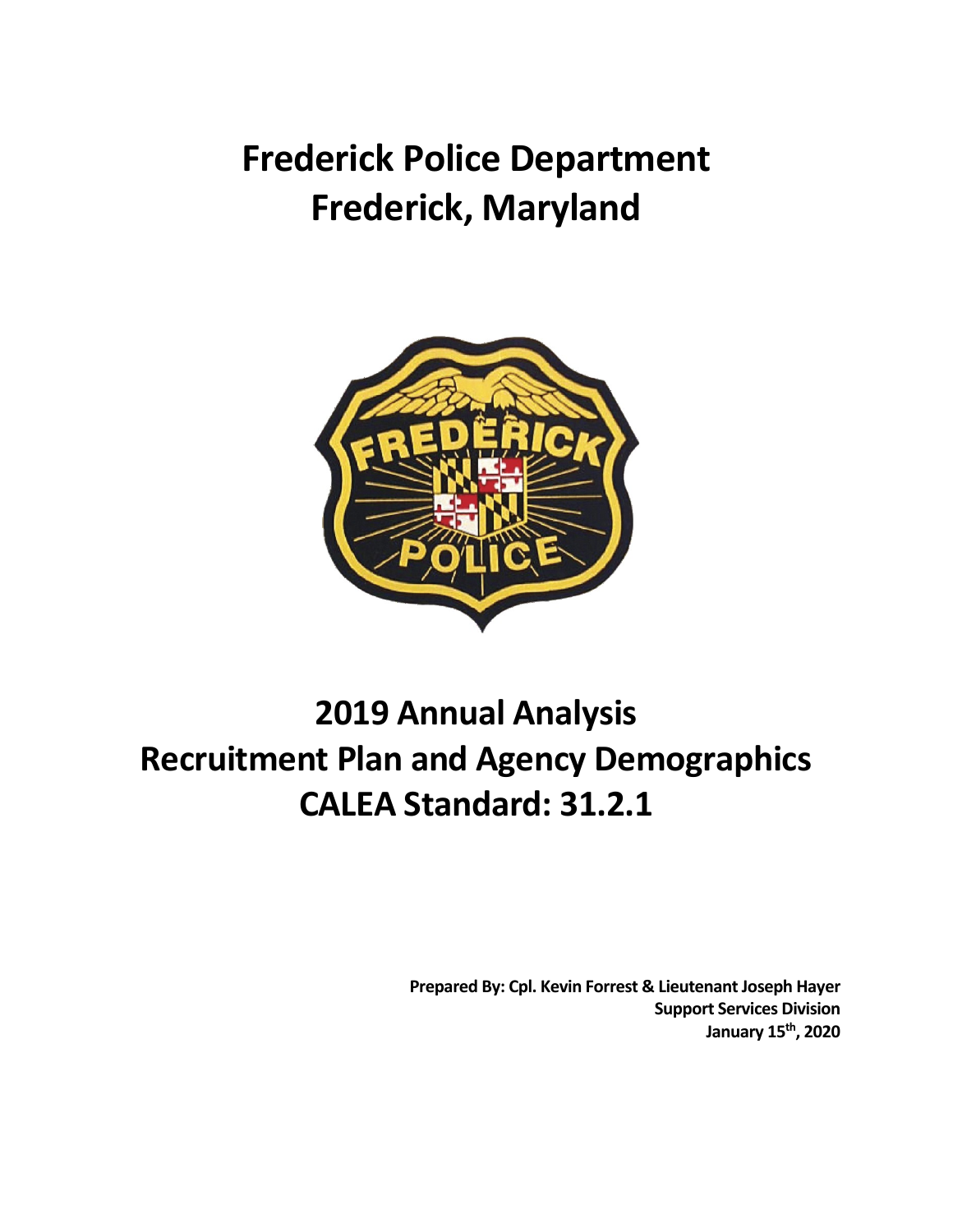### **Department Mission Statement:**

*It is the mission of the Frederick Police Department to safeguard lives and property and enhance public safety in partnership with our community*

### **Community Policing Mission Statement:**

*A united partnership for our community, building collaborative and transparent relationships, with a focus on public safety, crime prevention, and quality of life.* 

#### **Hiring and Recruiting Practices:**

This report is provided in an effort to openly and transparently inform the Frederick community about the department progress in the recruitment, selection, promotion, assignment, and retention of qualified police personnel for 2019. This report will further address the challenges police agencies nationwide continue to face with progressing these efforts. This report will be posted on the Frederick Police Department website for review. The report highlights the department's on-going effort to hire a diverse workforce for both sworn and civilian support positions.

This report will outline the current employee status of the agency, along with recruiting statistics for the 62<sup>nd</sup> academy class. This selection process concluded during the 2019 calendar year and implementation of the 63<sup>rd</sup> academy selection process began.

This report details initiatives taken by the Frederick Police Department in its goal to be regarded as a police department that is not only representative of the proud community it serves, but a department that is transparent, progressive-thinking, and one that continues to be an integral part of the community.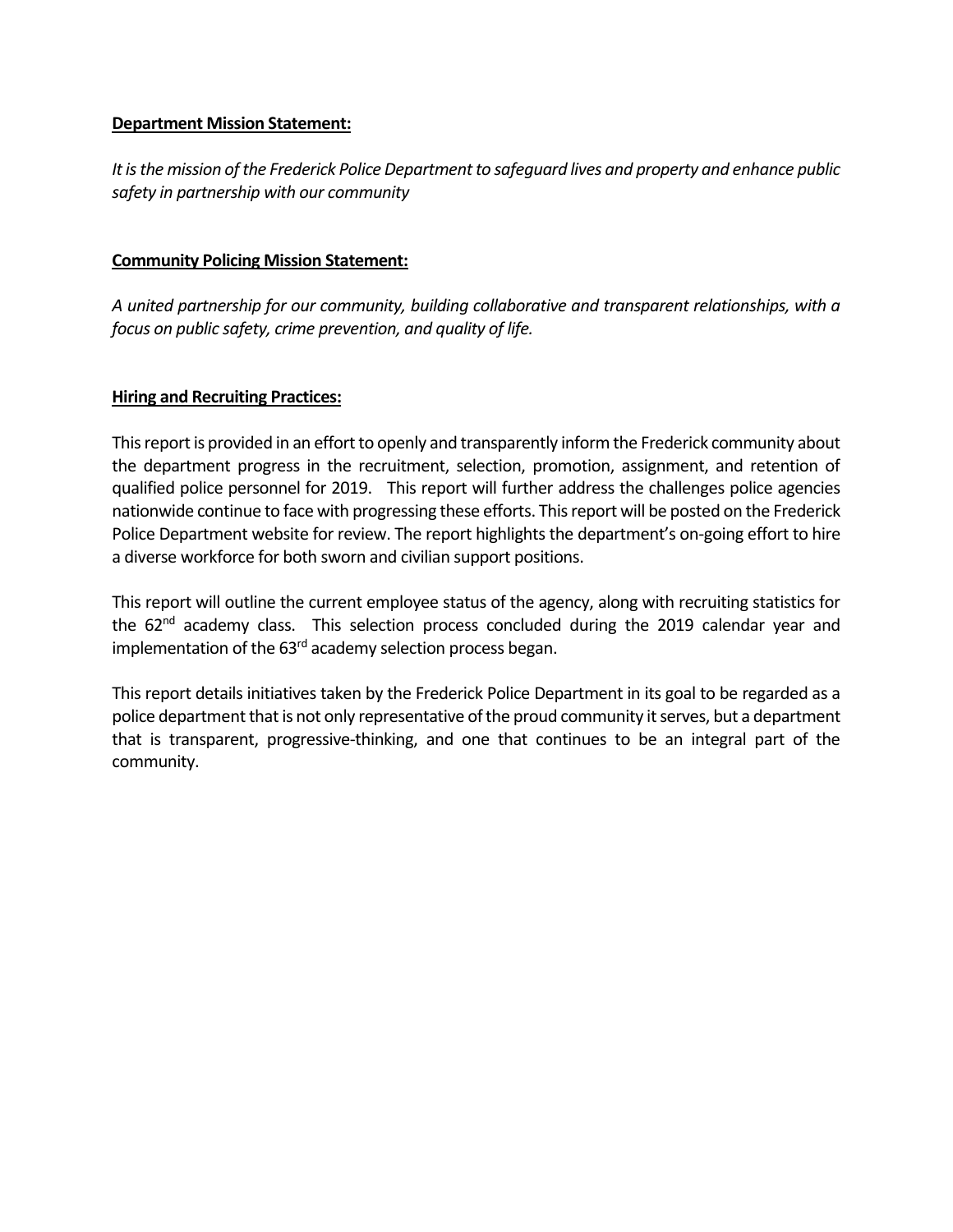**The current authorized sworn-strength for the Frederick Police Department is 149 officers (Not including the Chief of Police)**.

| Demographics Report as of year ending 12/31/2019 |              |                   |                     |          |                |           |                     |             |                           |
|--------------------------------------------------|--------------|-------------------|---------------------|----------|----------------|-----------|---------------------|-------------|---------------------------|
| 2019                                             | <b>MALES</b> |                   |                     |          | <b>FEMALES</b> |           |                     |             |                           |
| Sworn<br>Personnel                               | Caucasian    |                   | African<br>American | Hispanic | Asian          | Caucasian | African<br>American | Hispanic    | <b>Native</b><br>American |
| <b>Officers</b>                                  | 70           |                   | 8                   | 3        | 3              | 19        | $\overline{2}$      |             | 1                         |
| <b>Supervisory</b><br>(Cpl/Sgt)                  | 24           |                   | $\mathbf{1}$        | 1        | $\Omega$       | 5         | $\Omega$            | $\Omega$    | $\mathbf 0$               |
| <b>Command</b><br>(Lt./Capt)                     | 7            | Lt's<br>2 Captain | 0                   | 0        | $\Omega$       | 0         | 0                   | 0           | 0                         |
| <b>Executive</b>                                 | 1 Chief      |                   |                     |          |                |           |                     |             |                           |
|                                                  |              |                   |                     |          |                |           |                     |             |                           |
| <b>Total</b>                                     | 103          |                   | 9                   | 4        | 3              | 24        | $\mathbf{2}$        | $\mathbf 0$ | $\mathbf{1}$              |

#### **Current Status of the Frederick Police Department: Current Sworn- 146 (119 Males, 27 Females)**

**\*Current vacancies as of December 31, 2019 consisted of 3 officers, and 2 Civilian positions, (MCIN Coordinator and Body Worn Camera Coordinator).**

**\*\*Chief is included for demographic purposes but position does not apply towards authorized strength.**

| <b>Years of Service</b> | <b>Number of officers</b> |
|-------------------------|---------------------------|
| Less than 5             | 46                        |
| 5 to 10                 | 41                        |
| 10 to 15                | 32                        |
| 15 to 20                | 23                        |
| $20+$ years             |                           |

## **Non-Sworn Personnel, (44 Total, including Chief of Police)**

| <b>Males</b>       |           |                     |                 |       | <b>Females</b> |                     |                 |                           |       |
|--------------------|-----------|---------------------|-----------------|-------|----------------|---------------------|-----------------|---------------------------|-------|
| 2019               | Caucasian | African<br>American | <b>Hispanic</b> | Asian | Caucasian      | African<br>American | <b>Hispanic</b> | <b>Native</b><br>American | Other |
| <b>Executive</b>   |           |                     |                 |       |                |                     |                 |                           |       |
| <b>Managerial</b>  |           |                     |                 |       |                |                     |                 |                           |       |
| <b>Supervisory</b> | າ         |                     |                 |       |                |                     |                 |                           |       |
| Non-               | 8         |                     |                 |       | 24             | 3                   |                 |                           | 1     |
| <b>Supervisory</b> |           |                     |                 |       |                |                     |                 |                           |       |
| <b>Totals</b>      | 10        |                     |                 |       | 30             | 3                   |                 |                           |       |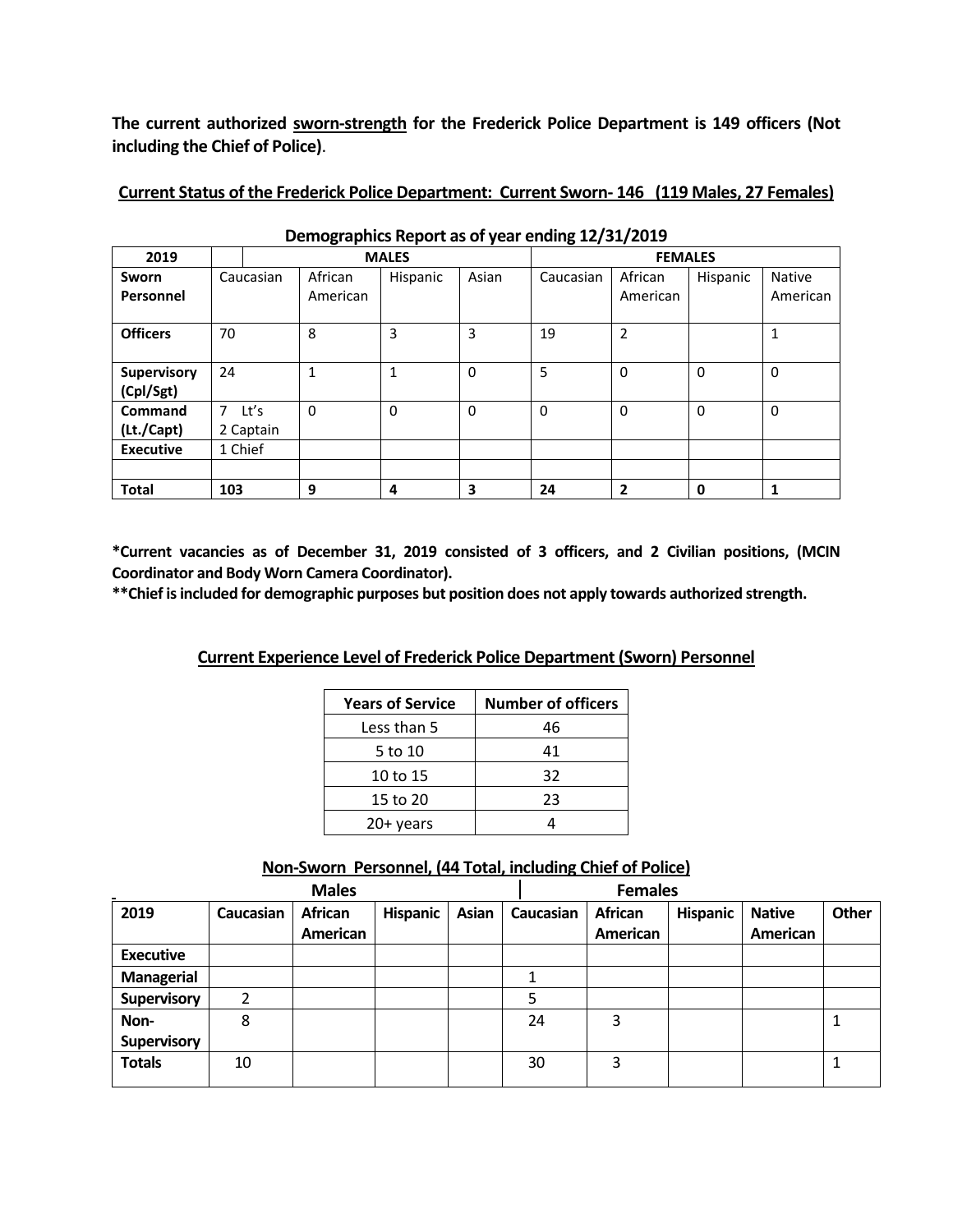## **Affirmative Action/Equal Employment Opportunities:**

The Frederick Police Department is committed to attracting, selecting, and hiring candidates without discriminating against individuals for reasons of race, color, religion, sex, age, national origin, marital status, disability, and sexual orientation. The Frederick Police Department is an "Equal Opportunity Employer."

The department's Affirmative Action Plan is codified into specific General Orders that provide detailed information in regards to the hiring process of both entry level recruit and lateral police candidates. General Orders are available for review on the police department's website.

In March of 2016, the Frederick Police Department achieved accreditation through the Commission on Accreditation for Law Enforcement Agencies (CALEA). This highlights a commitment to policing excellence and demonstrates adherence to Equal Employment Opportunity policies.

## **Recruitment:**

Below are the recruitment platforms, events, and some of the marketing highlights that were used **with the goal of increasing recruitment.**

| January 15th               | Herald Mail Media- Full color, half page recruiting ad (OFC Prior) |
|----------------------------|--------------------------------------------------------------------|
| January 18th               | New Year, New Career Fair- Hagerstown                              |
| February 27th              | Hood College Spring Career Fair                                    |
| March 20 <sup>th</sup>     | York College of PA Career Fair                                     |
| March 21 <sup>st</sup>     | Pennsylvania Hiring Expo                                           |
| April 25 <sup>th</sup>     | Frederick County Health and Wellness Expo                          |
| April 29th                 | Frederick High School LINX Program                                 |
| May 6 <sup>th</sup>        | University of MD SPA Event- OFC Joseph attended as alumni          |
| May 9th                    | Frederick Community Career Fair (FISC)                             |
| May 10th                   | MD National Capitol Park Police Recruiting Fair                    |
| May 15th                   | VA Hospital "Cuffs and Cars" Event                                 |
| May $22nd$                 | Fort Meade Community Job Fair                                      |
| June 1st                   | Maryland State Police Community Fair and Job Expo                  |
| June 22nd                  | <b>Frederick PRIDE Festival</b>                                    |
| June 29 <sup>th</sup>      | All Saints Block Party                                             |
| June 23rd                  | E. All Saints Block Party                                          |
| July $11^{\text{th}}$      | Ocean City Police Recruiting Fair                                  |
| July 4 <sup>th</sup>       | <b>Baker Park recruiting</b>                                       |
| August 6 <sup>th</sup>     | National Night Out-Recruiters in every community                   |
| August 22 <sup>nd</sup>    | Hagerstown Community College fair                                  |
| September 3rd              | West Virginia Media Blast-30 day radio ad, over 4 local stations   |
| September 14th             | In The Streets Festival                                            |
| September 12th             | Hood College Career and Internship Fair                            |
| September 26 <sup>th</sup> | Maryland State Police Law Enforcement Expo/Open House              |
|                            |                                                                    |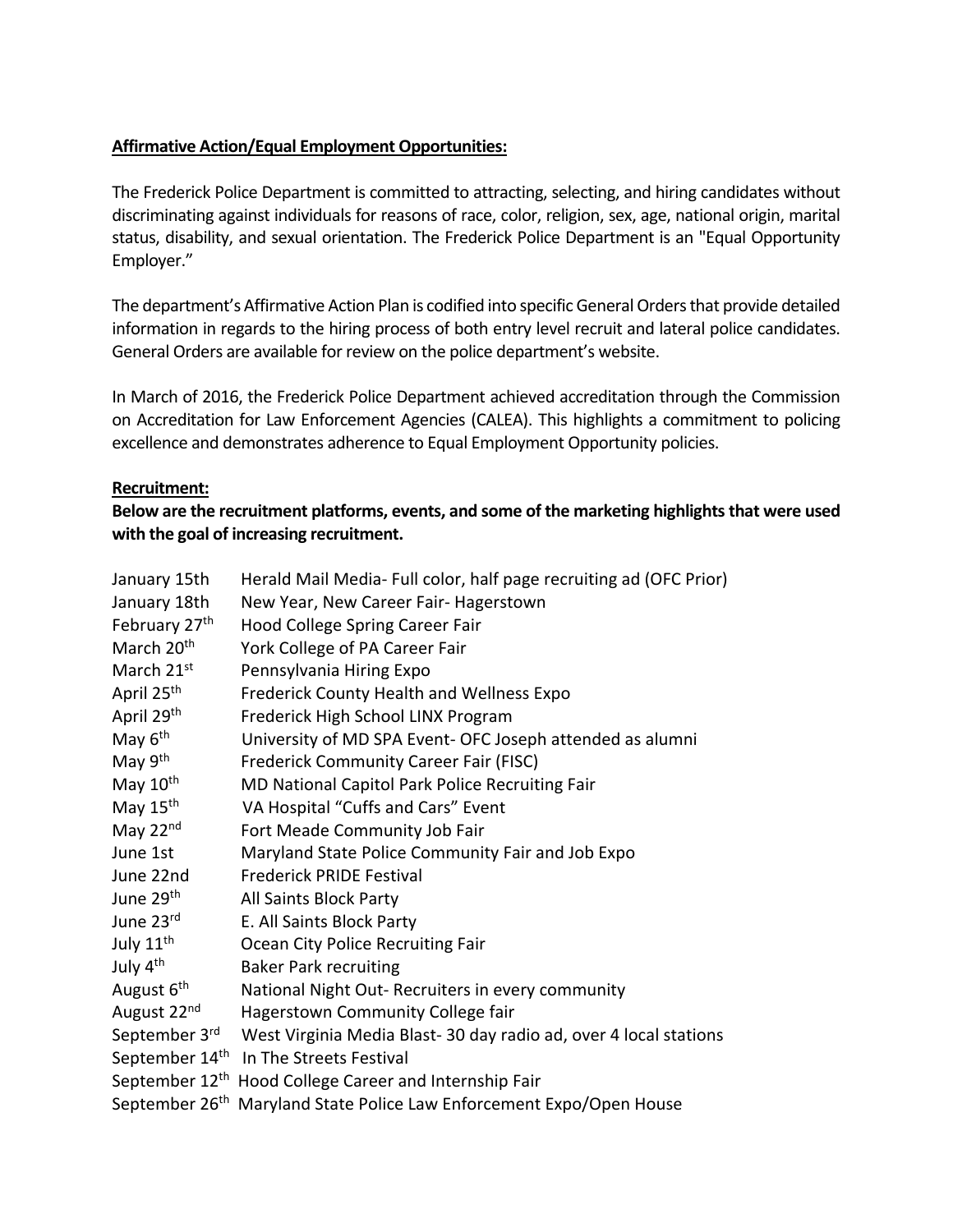|                           | September 26th FCC College Career Fair                               |
|---------------------------|----------------------------------------------------------------------|
| October 4 <sup>th</sup>   | Maryland State Police Career Fair                                    |
| <b>CONTINUED:</b>         |                                                                      |
| October 17 <sup>th</sup>  | Veteran's Affairs Career Fair                                        |
| October 26th              | Frederick Community Health Fair- Frederick Fairgrounds               |
| November 20 <sup>th</sup> | MD Law Enforcement Expo (FISC)                                       |
| November 26 <sup>th</sup> | MD Workforce Exchange Registration-Links career seekers and military |
| December 18 <sup>th</sup> | Greater Hagerstown Community Job Fair                                |

The Frederick Police Department encourages participation of agency members of various ranks, duty assignments and tenure, to assist in our external recruiting events. These voluntary participants attend recruiting events with members of the Personnel Unit, and are encouraged to interact with potential applicants, to share experiences and personal views of the agency.

#### **Analysis:**

As generational trends and technology evolves, the agency's recruitment strategies have been customized to suit those trends. During calendar 2019, research has shown that digital advertising and social media, is reaching a much-larger audience than physical attendance at certain career and community job fairs. Paired with the overall expenses associated with attending some recruiting events, the Frederick Police Department has begun posting online position announcements with the same colleges, trade schools, and trade organizations. The agency had over 4,000 hits to the hiring site during the 62<sup>nd</sup> process which resulted in 546 applications.

In 2019, the Frederick Police Department purchased a radio media ad, which was broadcast for 1 month at the start of the 63<sup>rd</sup> Academy Selection Process. The radio ad was broadcast over 4 public channels, with the opportunity to reach thousands of daily listeners in the WV/MD area. This allows the Personnel Unit to reach a larger population of people, with longer exposure to job seekers through long-term postings. In 2019, data also showed an increase in the number of applicants that were referred by employees of the police department. Positive feedback continues from the addition of, "The Frederick Police Department is currently hiring police officers" added to the signature line of police department employees' e-mail.

The Frederick Police Department will continue to attend military events, and Law Enforcement Expos, and the agency has been monitoring the level of interest at each event to make better fiscallyresponsible decisions, when preparing to travel.

| <b>Applied</b>          | 546 | 100% |
|-------------------------|-----|------|
| Caucasian               | 323 | 59%  |
| <b>African American</b> | 118 | 22%  |
| <b>Hispanic</b>         |     | 13%  |

## **62 nd Entry Level Academy Hiring (August, 2018 to May, 2019)**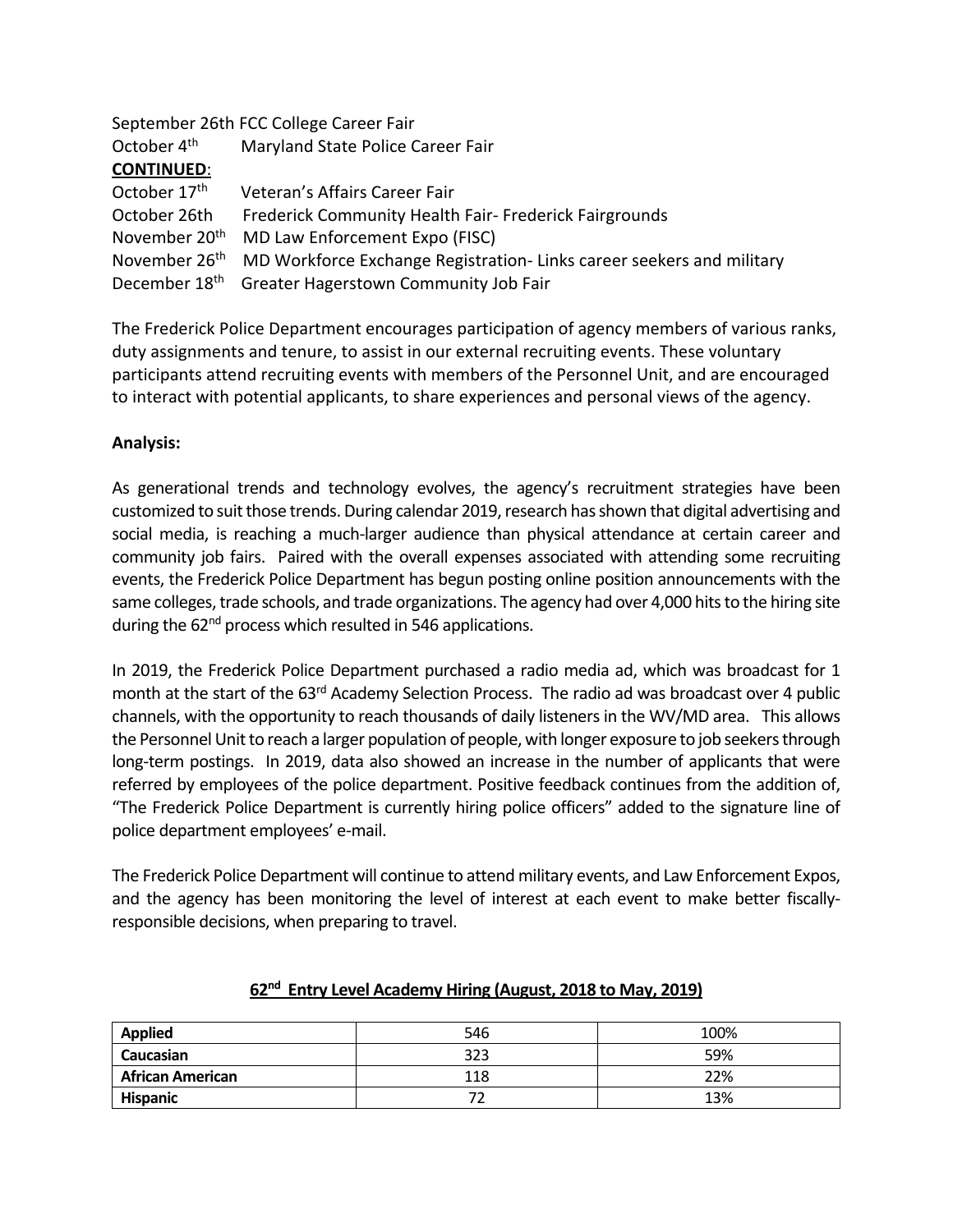| <b>Native American</b> |          | 1% |
|------------------------|----------|----|
| <b>Native Hawaiian</b> |          | 1% |
| Asian                  | ∼-<br>__ | 5% |

**\*All percentages are rounded to nearest whole number**

## **62nd Entry Level Academy Hiring Process by Stage**

| <b>Stage of Applicant</b> | <b>Applied</b> | <b>Attended</b> | Passed |
|---------------------------|----------------|-----------------|--------|
| <b>Orientation</b>        | 546            |                 |        |
| <b>Written Test</b>       |                | 138             | 88     |
| <b>Physical Testing</b>   |                |                 | 64     |
| <b>Background</b>         |                | 64              | 51     |
| <b>Investigation/Poly</b> |                |                 |        |
| Psychological             |                |                 | 26     |
| <b>Medical</b>            |                |                 |        |
| <b>Final Selection</b>    |                |                 | 26     |

## **Selected for the 62 nd Class**

| <b>Caucasian Male</b>          |    | 30%  |
|--------------------------------|----|------|
| <b>Caucasian Female</b>        |    | 40%  |
| <b>African American Female</b> |    | 10%  |
| <b>Hispanic Male</b>           |    | 10%  |
| <b>Asian Male</b>              |    | 10%  |
| <b>Total</b>                   | 10 | 100% |

## **2019 Lateral Applicant Hiring Process by Stage**

| <b>Applied</b>                                 | 27 |
|------------------------------------------------|----|
| Disqualified/Withdrew at Application Level     | 9  |
| Disqualified/Withdrew at Physical Agility      |    |
| Disqualified/Withdrew after PHQ Review         | b  |
| Disqualified/Withdrew at Background Interview  |    |
| Disqualified/Withdrew at Polygraph Examination |    |
| Disqualified/Withdrew at Psychological/Medical |    |
| <b>Hired</b>                                   |    |

**\*The 5 Lateral Hires consisted of 4 Caucasian Males and 1 African American Male**

**\*\*63rd Entry Level Academy Hiring (September, 2019 to March, 2020) is currently an open selection process, final statistics will be provided on the 2020 recruitment annual analysis.**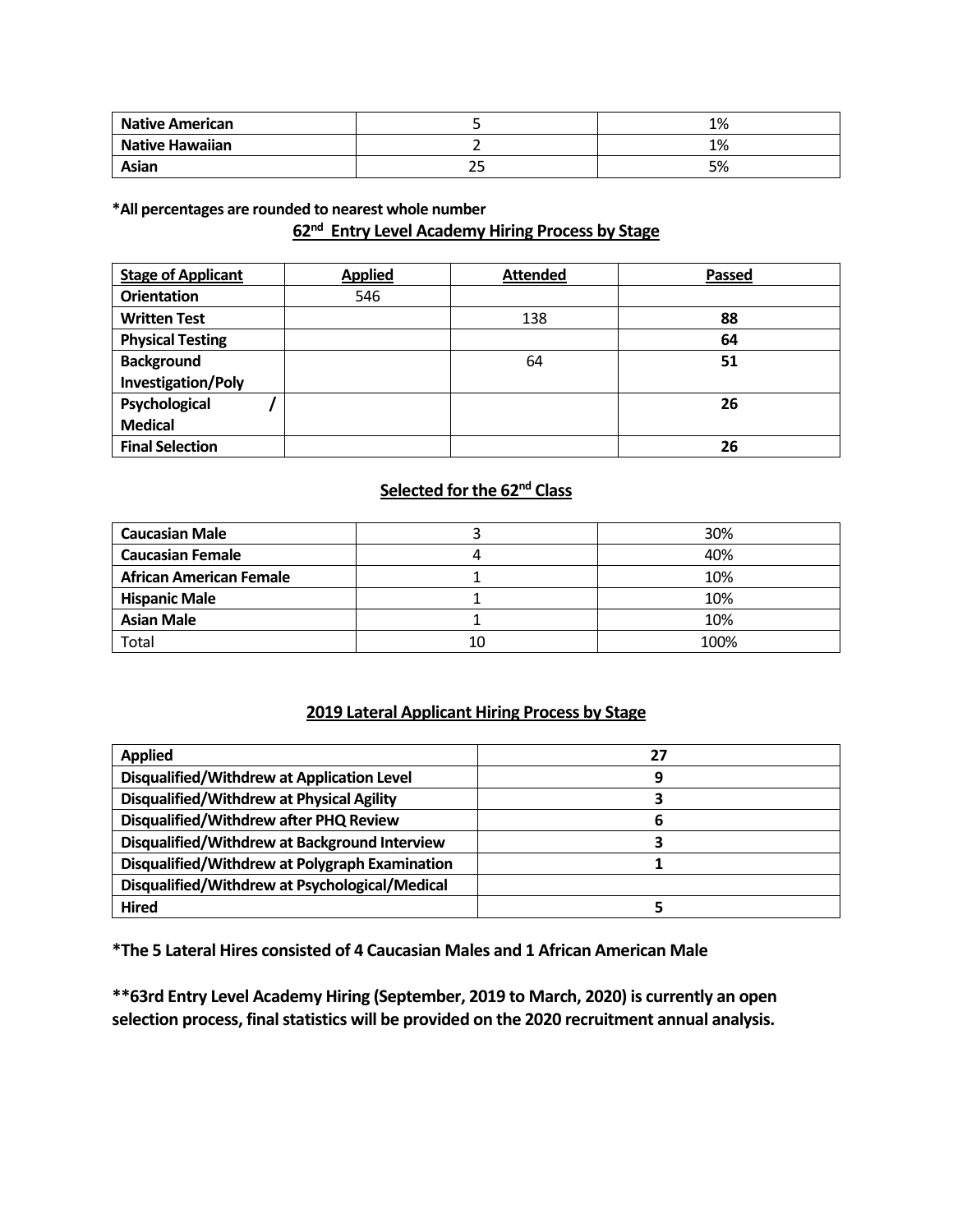## **In-Service and Entry Training:**

In-service and entry level topics remain a top priority for police department staff. In addition to attending quarterly in-service training that is above and beyond the state mandates for sworn police officers, the department issued 190 training orders for training held locally and in the region above and beyond mandated topics. The list below also details some of the training offered in the areas of cultural diversity for in-service and/or entry level department staff.

- Frederick Center LGBTQ training
- Bi-lingual training with Centro Hispano
- Asian-American Center
- Islamic Society of Frederick
- Biased Based Policing & Implicit Bias
- Ethical Leadership Training
- Diversity and Inclusion Seminar Training
- HRC (Civil Rights and Human Rights)
- Way Station, ARC & ADA Division of Rehabilitation Services
- City-Wide Sexual Harassment Training- Sworn and Civilian

### **Screening of Applicants:**

In 2018, Atlantic OccuPsych was chosen to be the vendor for all entry-level psychological screenings. Atlantic OccuPsych specializes in law enforcement, public safety and national security mental health services. Feedback continues to be extremely positive from candidates and background investigators. The agency looks forward to a continued professional relationship with Atlantic OccuPsych.

In 2019, several improvements were made to the department's selection process to increase efficiency of processing sworn personnel through state mandated background investigations. Specific changes were made to general order 1800, Recruitment of Personnel & general order 1805, Selection Process for Sworn Personnel. Additionally, these orders are posted online and covered during the orientation portion of the selection process to provide transparency of hiring practices to all candidates and the community in which the agency serves.